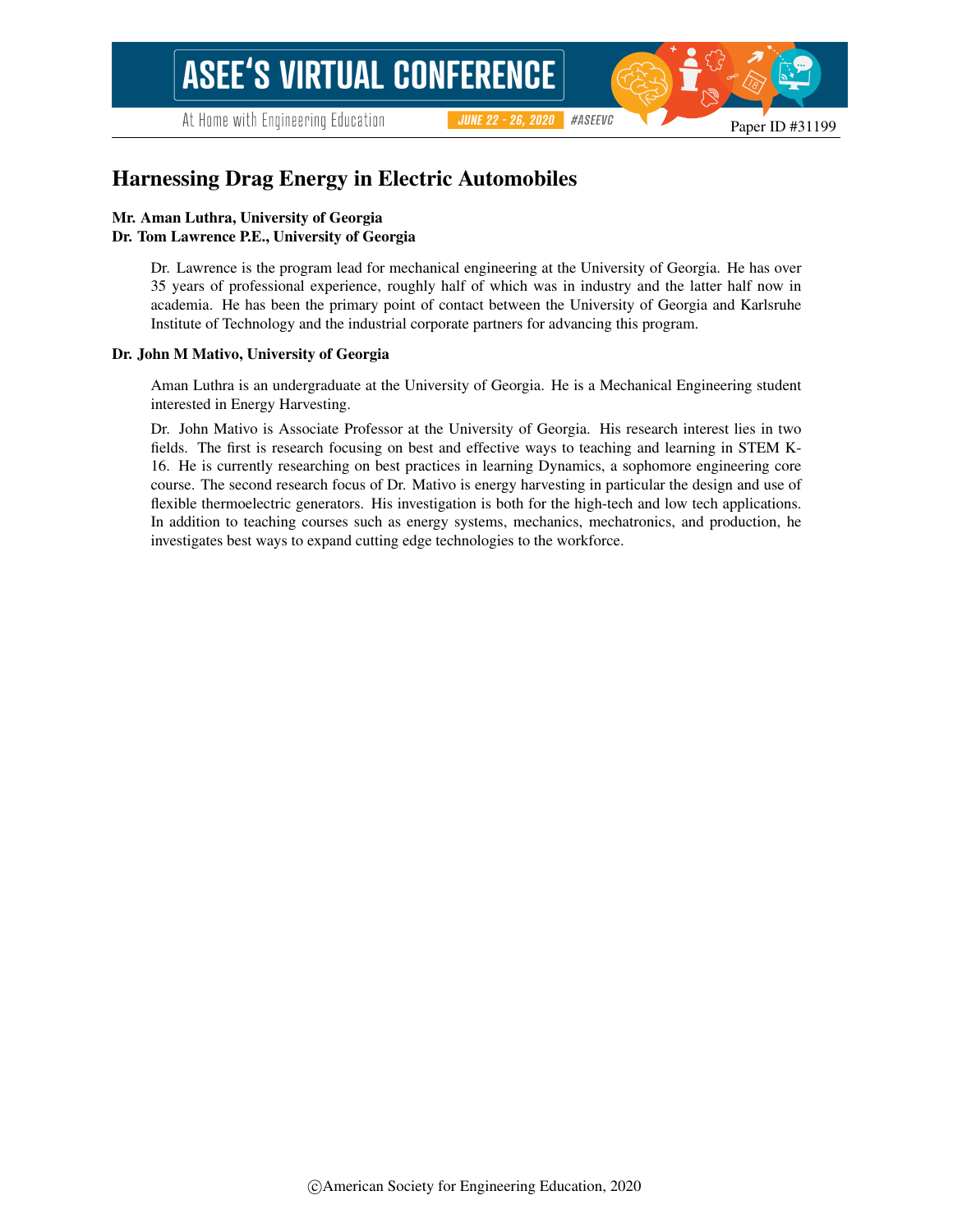# **Improving the overall efficiency of electric vehicles by**

## **harvesting drag energy**

## Abstract

The following research project investigated a novel method of harvesting drag energy in electric automobiles for conversion into supplemental electric power for the vehicles. The main focus of the project was on capturing drag energy in the vehicle's compartment, where some airflow is needed for cooling purposes but most is wasted as drag. The project entails estimating the potential of mounting a rotating fan blade attached to a generator in the vehicle's engine compartment, which would spin as the vehicle is in motion and generate extra power for the vehicle's battery. To evaluate this potential, an anemometer and logger were mounted in the compartment of a Ford C-Max Plug-In Hybrid to estimate how much electrical power could be generated at various speed limits. Data was collected from a sample trip that included local roads and highway travel. From the data collected, an equation was generated to show the correlation between driving speed and power generated. The results showed that the drag-energy-capturing system would generate enough power to increase the vehicle's battery life by an average of 0.1% at full capacity. While an economical product cannot be made based on these results, it will still be helpful to investigate such an idea further. We identified multiple areas for improvement including a refined experimentation and measurement process and system designs that can increase the system's power-generating capability and ultimately reduce emissions from vehicles.

The paper is a result of a yearlong honor's course. The student and faculty that conducted the research created methods of investigation that enabled them to generate data and analyze it. The methods are presented as a reference point for future research.

### Introduction

The course MCHE 4960H is a one credit hour per semester directed study offered as an independent laboratory research and design for mechanical engineering students at the Center for Undergraduate Research Opportunities (CURO) engineering program. Research is done under the direction of an engineering faculty member. CURO promotes sustained, progressive, and faculty-mentored research opportunities for UGA's undergraduates. CURO Honors Scholars receive \$3,000 in funding each year, enjoy mentoring and community support, and attend special seminars, workshops, events, and activities. CURO Honors Scholars pursue their own research agenda in their first semester at UGA, and they can conduct research in any discipline at UGA,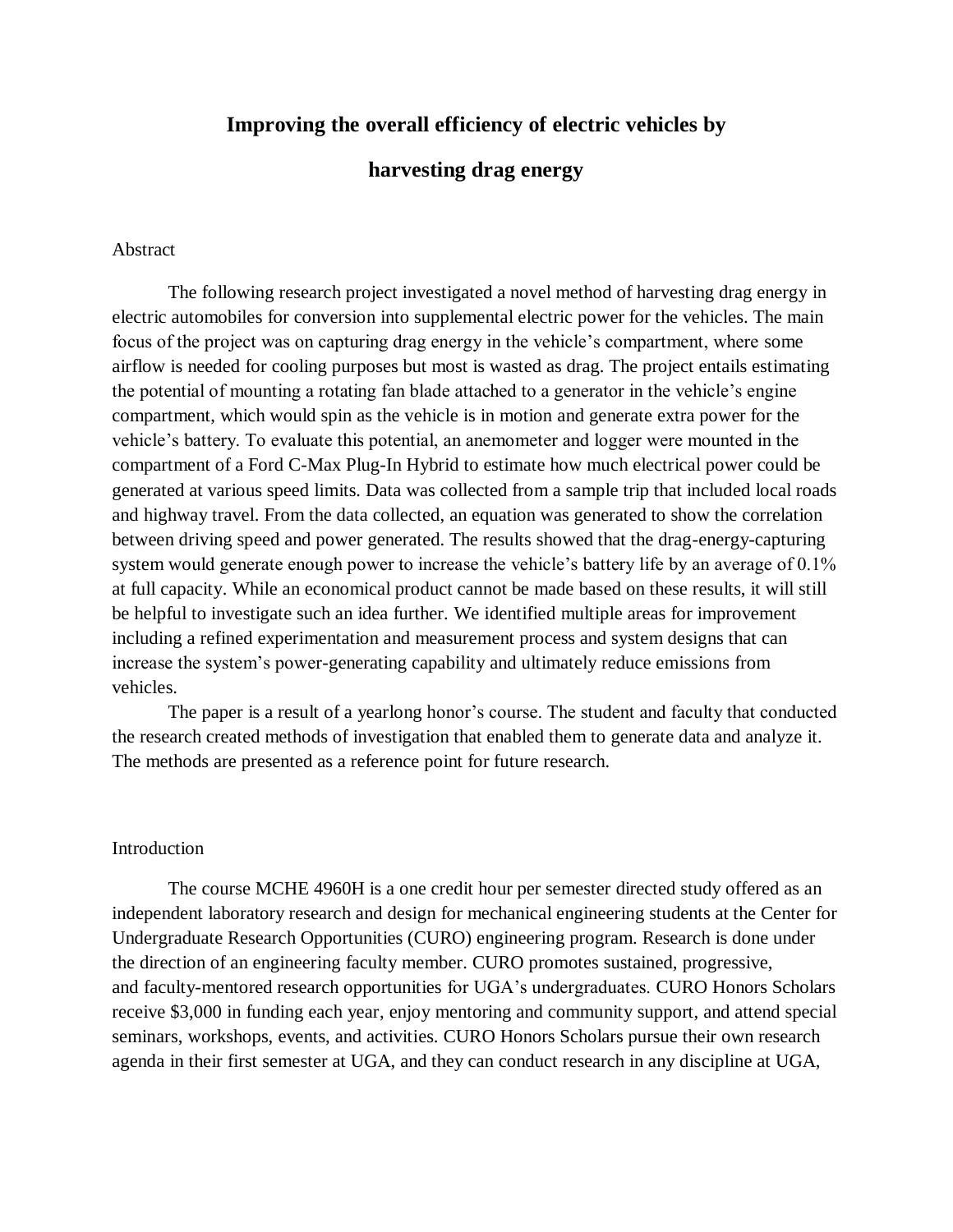including (but not limited to) physical, biological, and social sciences as well as business, international affairs, engineering, humanities, and the fine and performing arts [1].

In this project, the student proposed to design and study how to make electric vehicles more efficient in terms of investigating novel methods for increasing energy recovery for the recharging of the battery or power accessories such as a radio. The plan entailed capturing a portion of drag in the engine compartment and using it to generate additional electrical energy by placing a rotating fan blade in the compartment of a vehicle and attaching it to a generator. The fan blade would spin as the car was driving, and the student would calculate how much additional power it could generate.

At the beginning of the first semester of the project, the student and two engineering faculty mentors with expertise in energy recovery met and developed a timeline for the study. The first semester would focus on planning the experiment and collecting pertinent materials. The second semester focused on conducting the experiment and analyzing data. The last semester focused on an economic analysis as well as reflections, drawing conclusions, and applications.

### Motivation

In 1950, the global atmospheric  $CO<sub>2</sub>$  concentration reached over 300 parts per million, the highest on record at the time. Since then, the concentration has surpassed 400 parts per million and is continuing to increase [2]. Because of increasing  $CO<sub>2</sub>$  emissions, as well as those of other greenhouse gases, climate change continues to drive major environmental issues including rising sea levels, more destructive hurricanes, and more prolonged droughts [2]. One major contributor to the increase in greenhouse gas emissions has been from driving  $CO<sub>2</sub>$ vehicles. An average  $CO<sub>2</sub>$  car emits over 11,000 pounds of carbon dioxide per year. However, an average electric car emits only 4,300 pounds per year [3]. As the global energy demand continues to increase, so does that of electric vehicles, but one significant challenge with electric vehicles is lower mileage when compared to gas-powered cars. Research for electric vehicles is being done to improve aerodynamic efficiency, improve battery composition, capture wasted braking energy, and so on. However, little thought has been given to help harvest wasted drag energy in and around electric vehicles. The study in the paper aims to fill that gap and provide insight into harvesting wasted drag energy in the compartment of an electric vehicle.

One method to investigate the potential of harvesting wasted drag energy has been to install compartments on the top or side of a train, put a rotating turbine inside that spins as air flows over it and inside the compartment, and attach the turbine to a generator that produces additional electrical power for the train [4]. Although this strategy may be effective in producing extra power and saving money in the long run, some challenges with the design are that it creates additional drag being on the outside of the vehicle and that the efficiency of the system heavily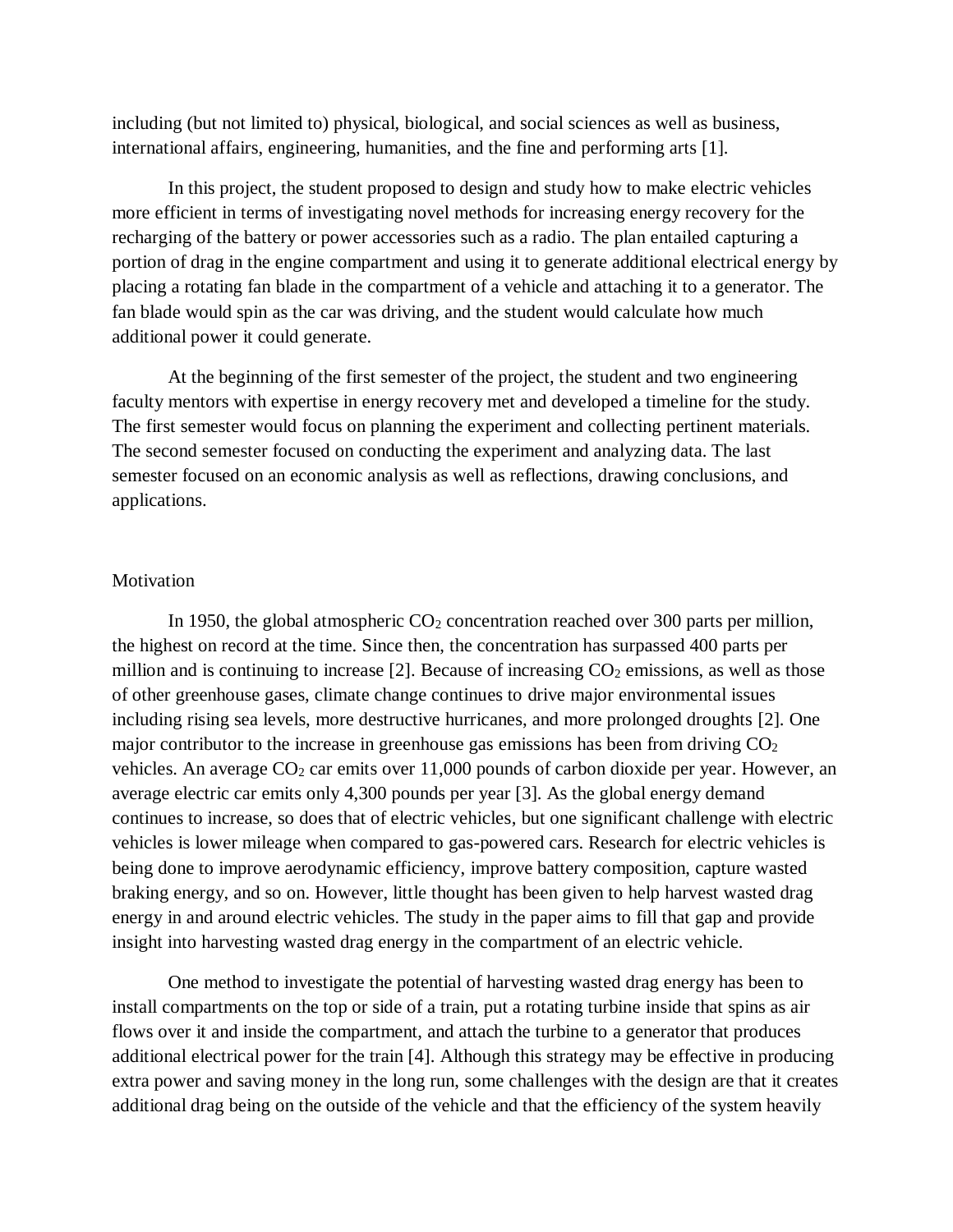depends on environmental factors such as the route that is being taken, wind trajectories, elevation, etc. [5]. Therefore, the proposal in this paper is to place a turbine and generator inside the compartment of an electric vehicle where drag is directed through the grill of the engine compartment and is considered wasted. As part of an undergraduate research course, the student, with help from mentors, will design a system to harvest a fraction of that drag energy and resupply it to the vehicle battery for additional power. Capturing this drag energy could cater to the growing demand for electric vehicles with its ecological and economic benefits.

There are three main goals for the research course, which are to investigate the potential of generating power by capturing drag energy in a vehicle's compartment, to explore locations in the compartment for the most airflow, and to conduct an economic analysis of a drag-energycapturing system in the vehicle compartment. Achieving these goals will help the student develop an initial viewpoint of capturing wasted drag energy in a vehicle and how doing so can help increase the energy capacity of batteries in electric vehicles.

## Method

To conduct the experiment, the research student mounted an anemometer with a logger in the compartment of a 2017 Ford C-Max Plug-In Hybrid with zip ties and painters' tape and drive on local roads plus highways as the anemometer and logger would record air velocities in the vehicle's compartment. A Model VT-300 Miniature Vane Thermo-Anemometer [6] was used for the experiment. From a front view of the vehicle, the anemometer and logger were mounted in the lower left side of the compartment, shown in Figure 1, and in front of an air intake point needed for cooling purposes, shown in Figure 2, since consistent airflow was expected.



**Figure 1:** Mounting Location in Ford C-Max Compartment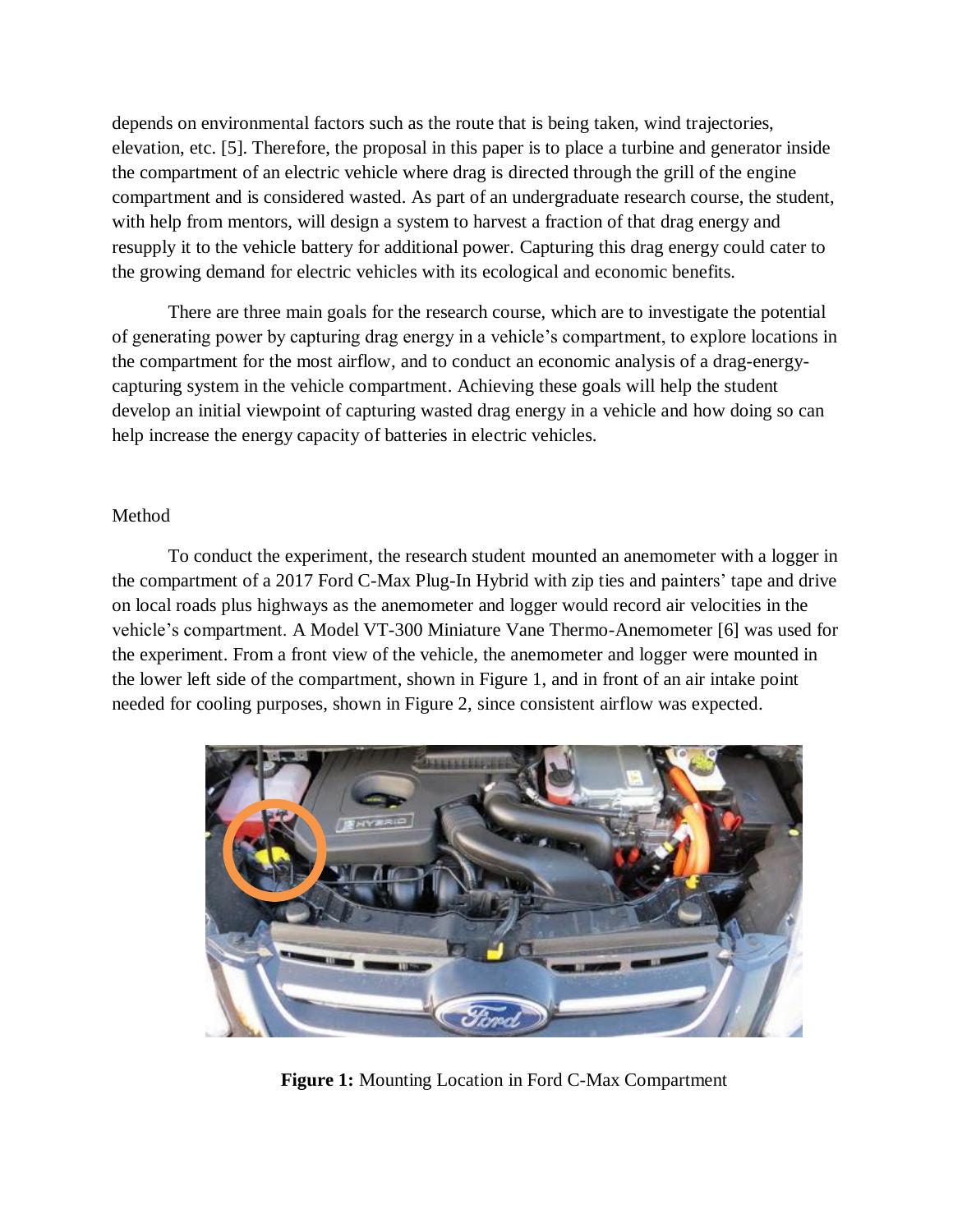

**Figure 2:** Anemometer mounted in the compartment

With the recorded air velocities in the logger, the power generation equation was then utilized to calculate the output of a theoretical turbine-generator system. It was assumed that the air density would be equivalent to that at sea level  $(1.23 \text{ kg/m}^3)$ , the area swept by the blades was on a square-meter basis, and that 0.4 was the coefficient of performance [6]. Next, the power outputs were then multiplied by five-second time intervals, which are what they were recorded at, to be converted into energy outputs. The energy output values were then correlated with the driving speeds by relating average speeds with average energy outputs. With the correlation, a third-order equation, which corresponds to the velocity input of the power generation equation, was created to show the energy output, in kWh, as a function of driving speed, in mph. Finally, an economic analysis was conducted to evaluate how long it would take for the theoretical system with a turbine, generator, wires, etc. to overcome its cost of production by generating additional power for the vehicle as opposed to conventional charging. These steps allowed the research student to gain a full understanding of how professional scientific research can be done to go from an idea to a potential engineered product.

## Results

Figure 3 displays the vehicle's driving speed, converted into meters per second, during the test drive versus the recorded air velocity in the anemometer. A total of 183 readings were taken over the test drive with five-second gaps between each recording. With the data collected, the data was then divided into sixteen sections which corresponded to speed-limit changes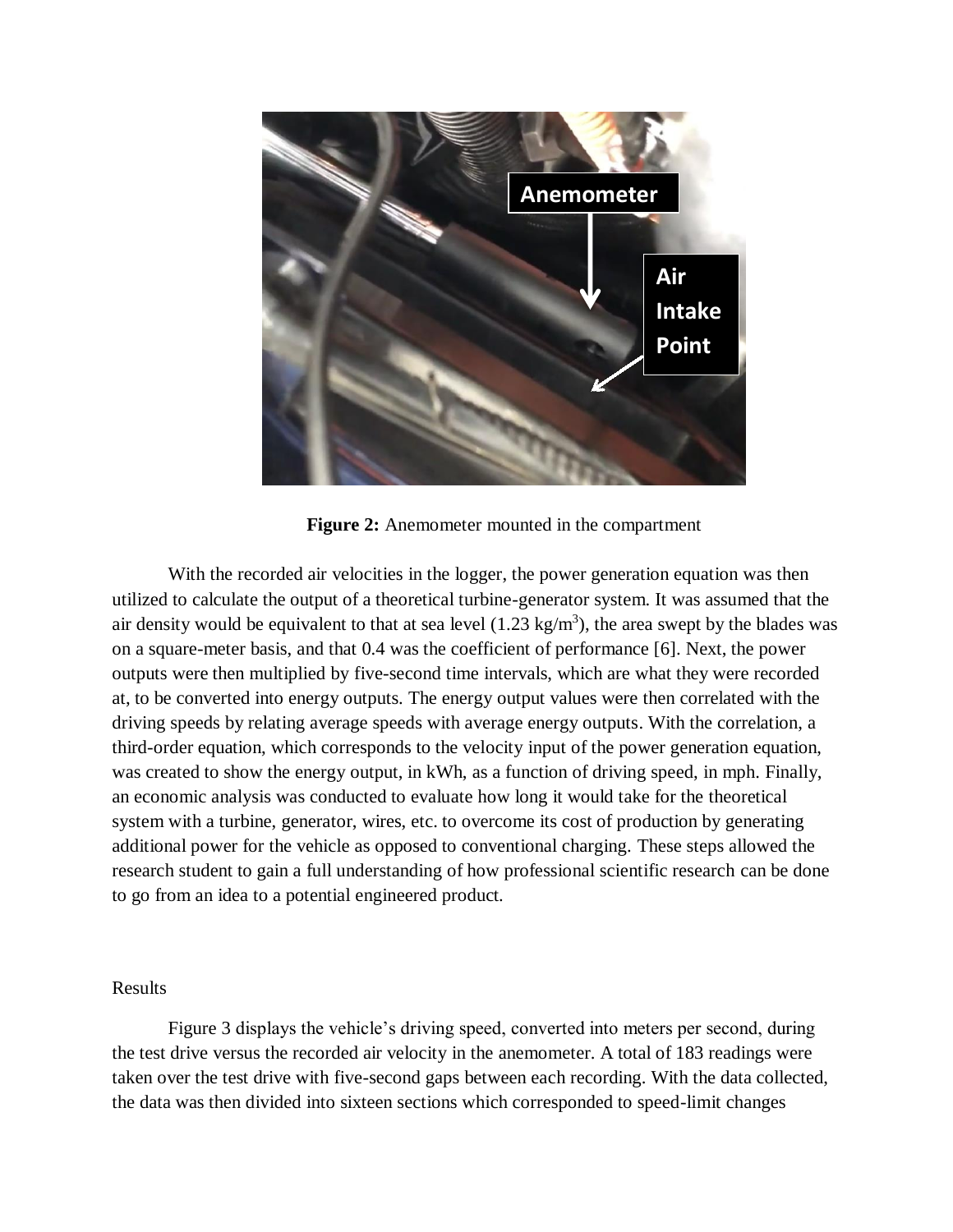between roads along the driven route. These sections are highlighted in Figure 2 by sudden drops and spikes of the car velocity where a stoplight, stop sign, or turn was encountered. The recorded readings were grouped 1-8, 9-18, 19-25, 26-34, 35-45, 46-66, 67-85, 86-103, 104-124, 125-130, 131-133, 134-149, 150-158, 159-165, 166-173, and 174-183 to make up the sixteen sections.



**Figure 3:** Car velocity (m/s) versus anemometer reading (m/s)

In Figure 4, the average car velocities of the readings in each section, shown as blue markers, were calculated and plotted versus the average air velocity recorded in the anemometer of each section, shown as red markers. The plotted values are in chronological order from left to right with respect to the recorded data in the test drive.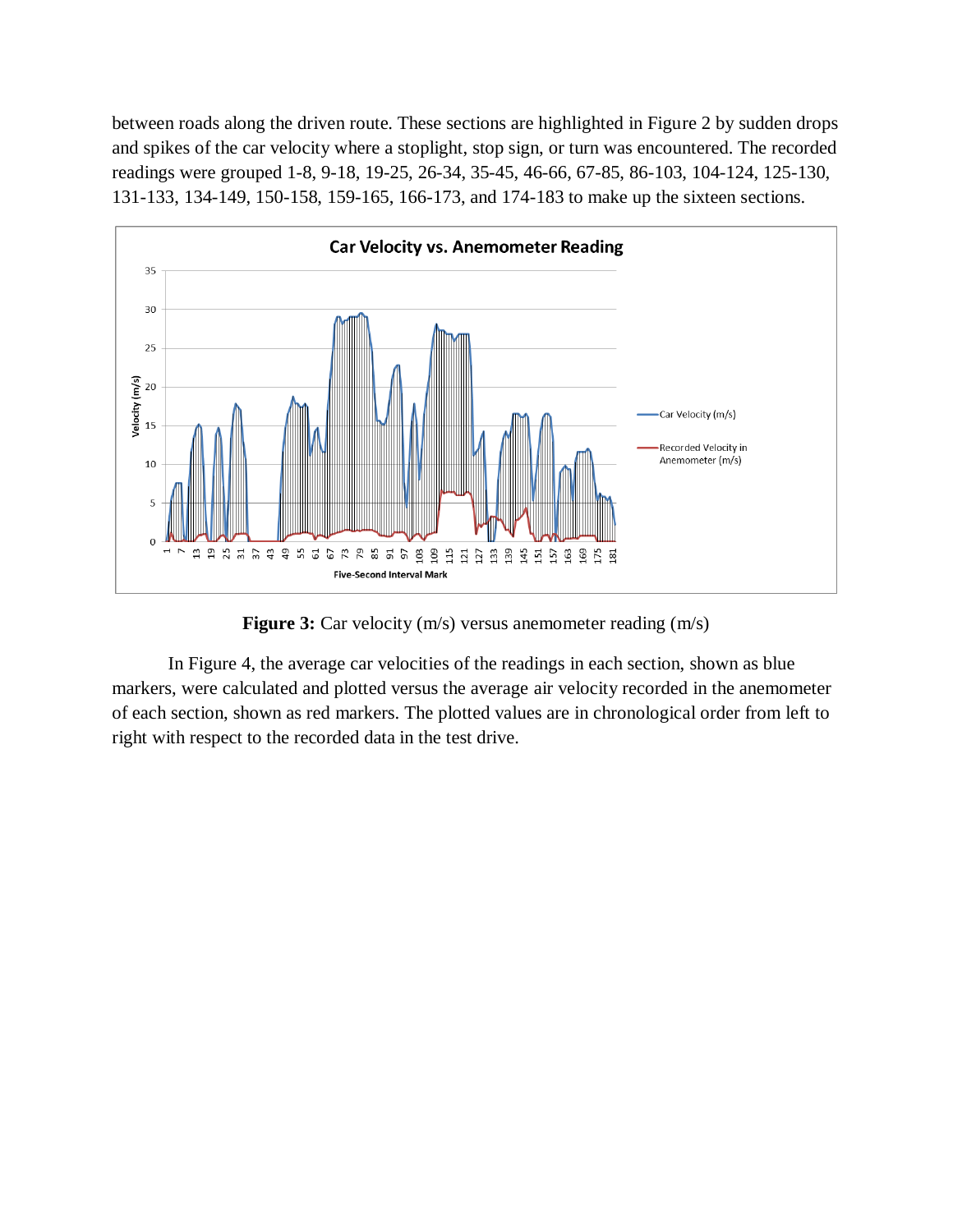

Figure 4: Average car velocity (m/s) vs. average recorded velocity in the anemometer (m/s)

In addition to the average car velocities and average captured air velocities in each section of the test drive, Figure 5 displays the instantaneous power generated in watts, based on the power generation equation and assumptions made for the air density, area swept by the blades, and power coefficient [6], during each data reading taken. The power generated is directly proportional to the velocity recorded in the anemometer by a cubed factor, which corresponds to the velocity input of the power generation equation. With the power calculations recorded, they were then averaged to show average power generated per square meter, which is identical to average energy generated per second per square meter  $(Ws/m<sup>2</sup>s)$ .



Figure 5: Instantaneous power generated on a square meter basis (W/m<sup>2</sup>)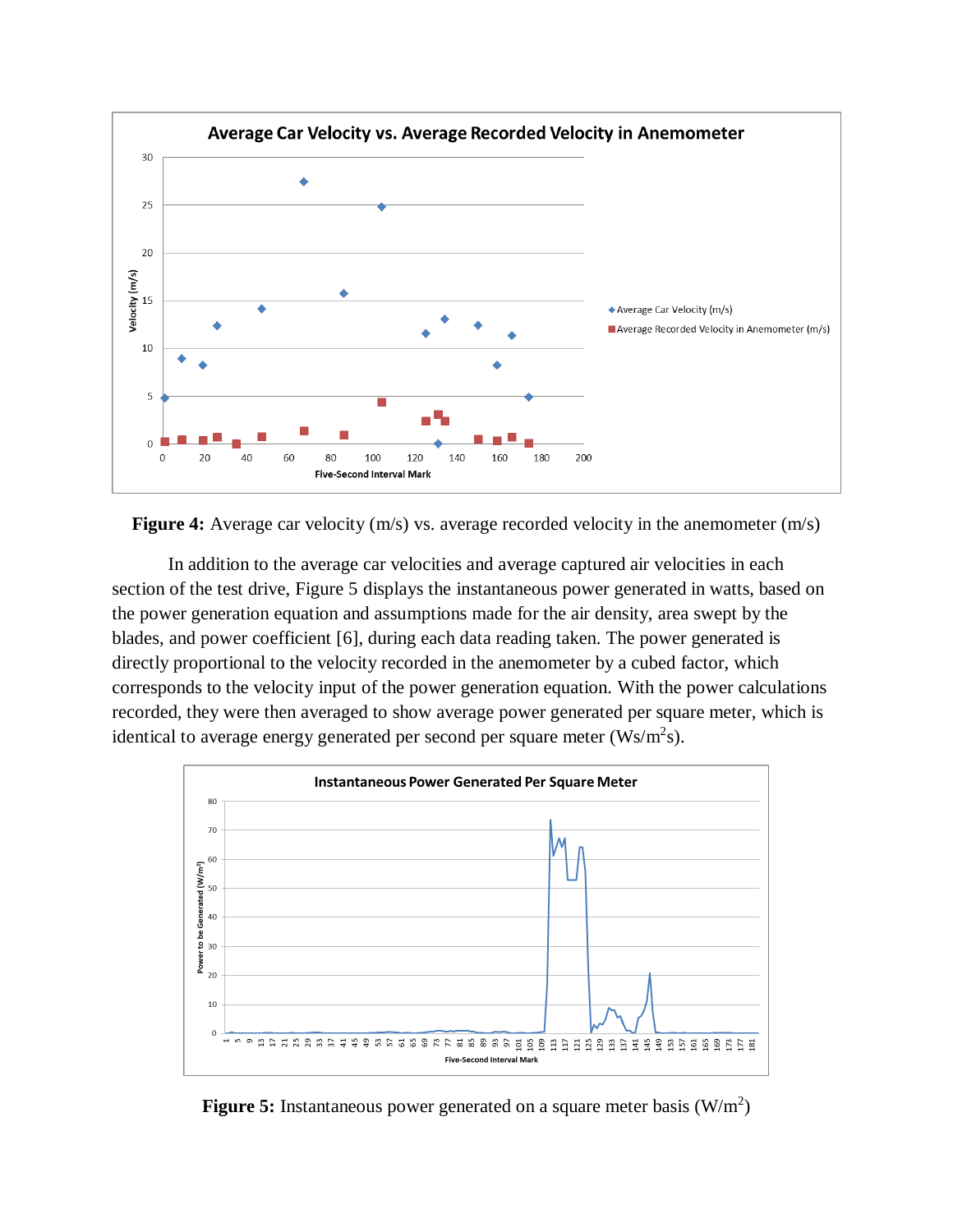Figure 6 displays the average energy generated per second per square meter basis with respect to the car velocity. The majority of the points generated were insignificant as they showed little to no generation. Only four data values, which are complemented with an orange star on the graph, suggested that generated would increase with an increased car velocity. With these four points, a custom third-order equation through the origin was made. Even though this equation corresponds to only four data points, we concluded that the equation would best represent the results in the future with more data. The equation displays the energy output per square meter each second (Ws/m<sup>2</sup>s) as "y" when the car velocity in mph is the input as "x."



**Figure 6:** Average car velocity (mph) vs. average energy generation on a square meter basis  $(W/m^2)$ 

### **Discussion**

The finding shows that as the car velocity went up, so did the anemometer record, but the results were highly inconsistent. For instance, intervals 67-85 and 104-124 were both recorded on the same 65 mph highway between the same exits but in opposite directions. In the first section, the average anemometer reading was 1.37 m/s whereas the second section gave a 4.38 m/s average. Some possibilities for the discrepancy could have been the direction of the wind, leaves blocking the airflow, or other weather patterns that could not be controlled. Additionally, the location in the compartment where the anemometer was mounted may not have necessarily been the best for consistent airflow. A detailed test to analyze air particle motion through the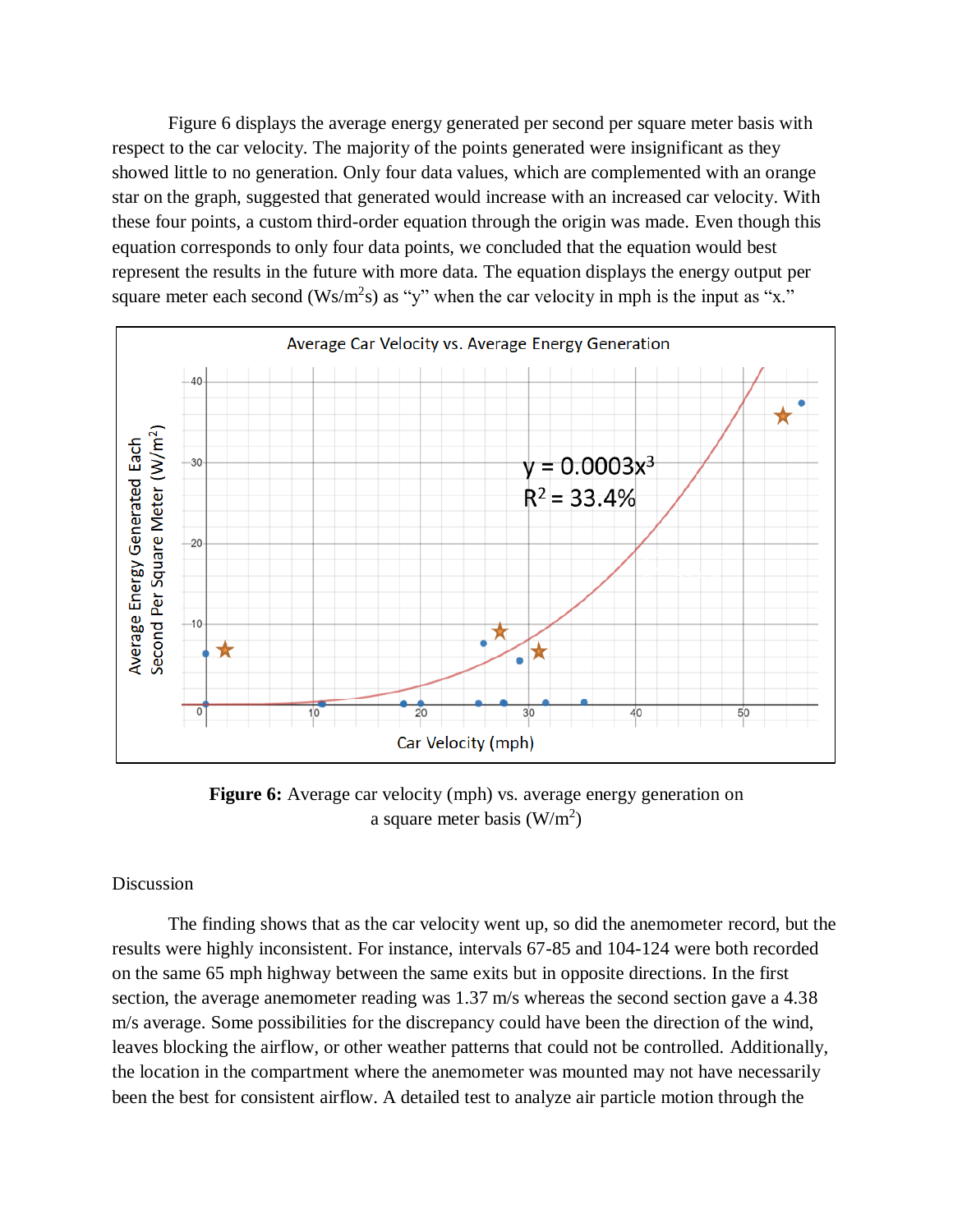compartment while driving was not taken, so the location in front of the air flap was chosen based on fitting space, mounting ease with zip ties and painters tape, and an estimated consistency of airflow. Finally, the single test drive done is highly subjective to a number of uncontrolled variables such as weather conditions, time spent at stoplights and stop signs, driving speed based on traffic, elevation gains, and so on. These factors could be controlled in a wind tunnel and with more tests to give more consistent results.

In addition to the test drive results displayed in Figure 3 and condensed in Figure 4, Figure 5 shows the theoretical power that could be generated on a square meter basis. For the majority of the test, the power generated is less than one Watt per meter squared, which is largely due to the anemometer recording being close to one meter per second for the majority of the test drive. However, when the recorded velocity reached near 4.38 meters per second from intervals 104-124, the power generated increased by a factor of approximately sixty-four, which results in a significant spike in the amount of power that can be produced. The increase helps to explain how the amount of energy generated can significantly increase on long road trips with more use of freeways versus local trips with minimal freeway use. Such an increase in energy generation is illustrated in Figure 6 with an equation relating energy output per second on a square meter basis when the driving speed, in mph, is the input. With only four significant data points, the custom third-order equation through the origin is also highly subjective to change with more significant data points as well as a better fit for a higher coefficient of determination. Regardless, the equation suggests that the turbine-generator system would be most reliable at higher driving speeds.

With the equation created, the energy output of the theoretical system was then evaluated for potential economic benefits. An estimated cost of \$50 was given for a system to include a fan blade, generator, wires, and so on. However, given that the system cost could highly fluctuate, an analysis was done to find out how many seconds of driving at a fixed speed it would take to make up each individual dollar that the system would cost. First, the average cost of a kWh in the United States is 13.19 cents [7], which equates to 7.7 kWh per dollar. For the experiment, generating 7.7 kWh on a square meter basis can then be divided by the third-order equation relating driving speed and energy generation for a new equation to relate a fixed driving speed, v, in mph to the amount of seconds needed to make up one dollar that the system costs.

$$
Time(s) = \frac{\left(7.7 \frac{kWh}{m^2} * \frac{1000 W}{1 kW} * \frac{3600 s}{1 h}\right)}{0.0003 v^3 \frac{W}{m^2}} = \frac{9.24 * 10^{10}}{v^3} s
$$

With this equation, if the system cost is \$50 and the vehicle is traveling at 50 mph, it would take 427 days, or 1.2 years, of nonstop driving to make up the cost of the system. If traveling at 75 mph, it would take 126 days of nonstop driving. Realistically, the system would not be able to take up one full square meter of space in the vehicle's compartment and it would not be in use for months or years nonstop. Therefore, as per the experiment conducted, the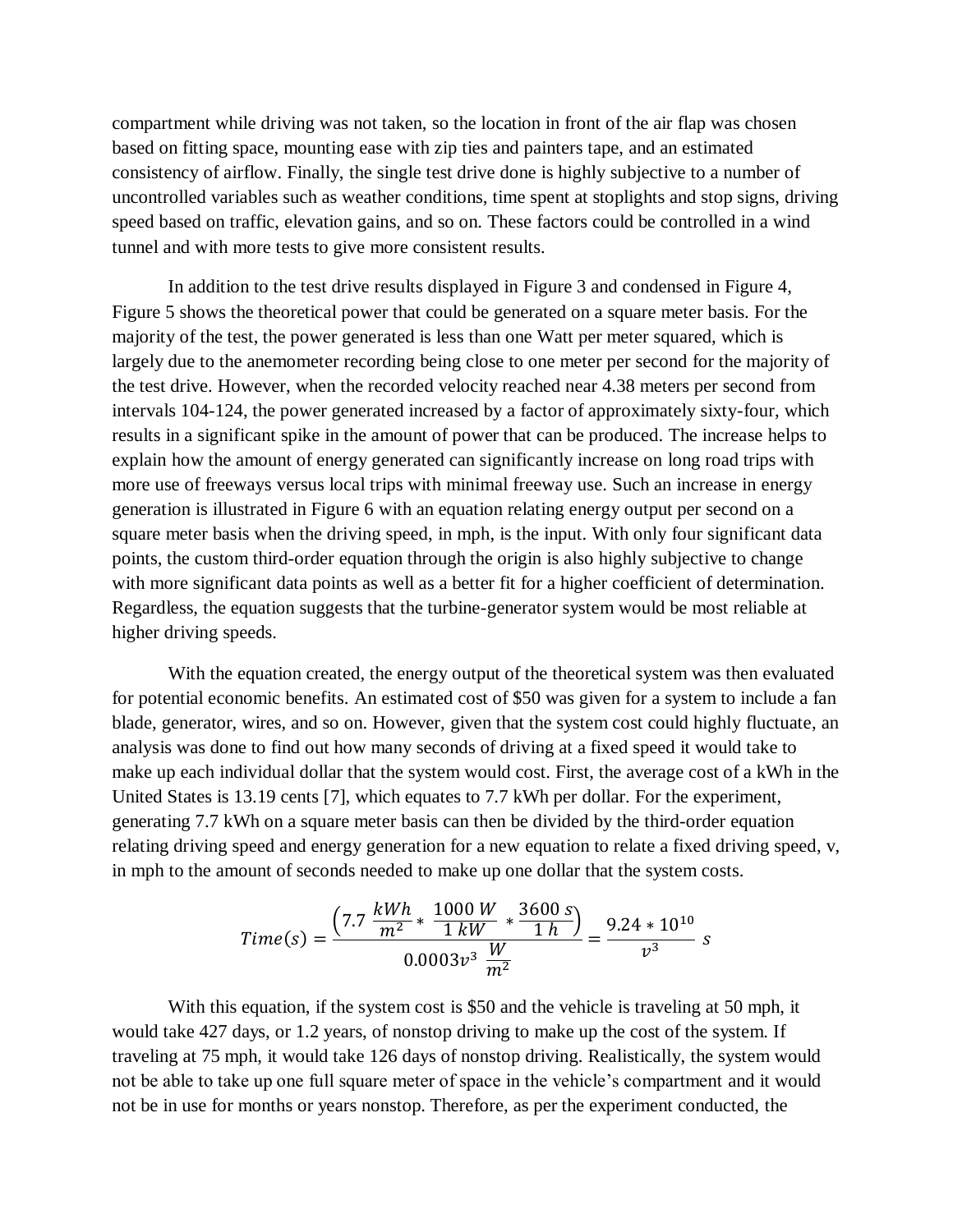amount of time needed would be significantly greater, which ultimately makes the system significantly inefficient in terms of charging time as well as cost when compared to conventional charging. However, it was still valuable to explore the idea of capturing drag energy in the compartment through an undergraduate research course as the maximum potential for the amount of energy that can be retained is still unknown.

#### **Conclusion**

The yearlong project provided both the student and faculty mentors the opportunity to experiment how energy can be harvested inside an electric vehicle. The course also provided an opportunity for the student to better understand how to prepare and conduct research experiments.

Based on the experiment results as well as the time needed for the system to pay for itself, the theoretical wind-turbine system for capturing wasted drag energy in the vehicle's compartment would be highly impractical for commercial purposes due to its low rate of energy generation, dependency on longer times of freeway use, and high cost. However, there is significant room for innovation to make the system more efficient in terms of energy generation as well as improving the accuracy of the results through controlled variables. As an initial gap to fill the void of capturing drag energy in a commercial vehicle with a research course, it was expected that the energy output would be low because of the limited space for a turbine and generator in the compartment and a low coefficient of performance. On the other hand, the velocities captured in the anemometer had a significant role when they spiked above four meters per second as they significantly increased the power output. For more accurate results, more test drives should have been conducted to account for the multiple weather and driving conditions that could have been altered, which could result in more consistent and higher average anemometer readings.

As a theoretical trip scenario where this system could be implemented, the Athens Shuttle Service in Athens, GA has vehicles that travel between Athens and the Hartsfield-Jackson Atlanta International Airport about three times a day individually. The application was chosen due to its high freeway use, which has about 10 minutes of in-town travel of about 40 mph and 80 minutes on the highway at about 70 mph. Instead of having one large fan sweeping one square meter, it would be possible to have up to three small fans of 10 cm radii. With those numbers and the equations generated from the experiment, the vehicle would be able to make up just over one cent of the system's cost every day, and about 97 days to make up 1 dollar. Therefore, if the system's production cost was \$50, it would take about 13.3 years before the costs are entirely made up.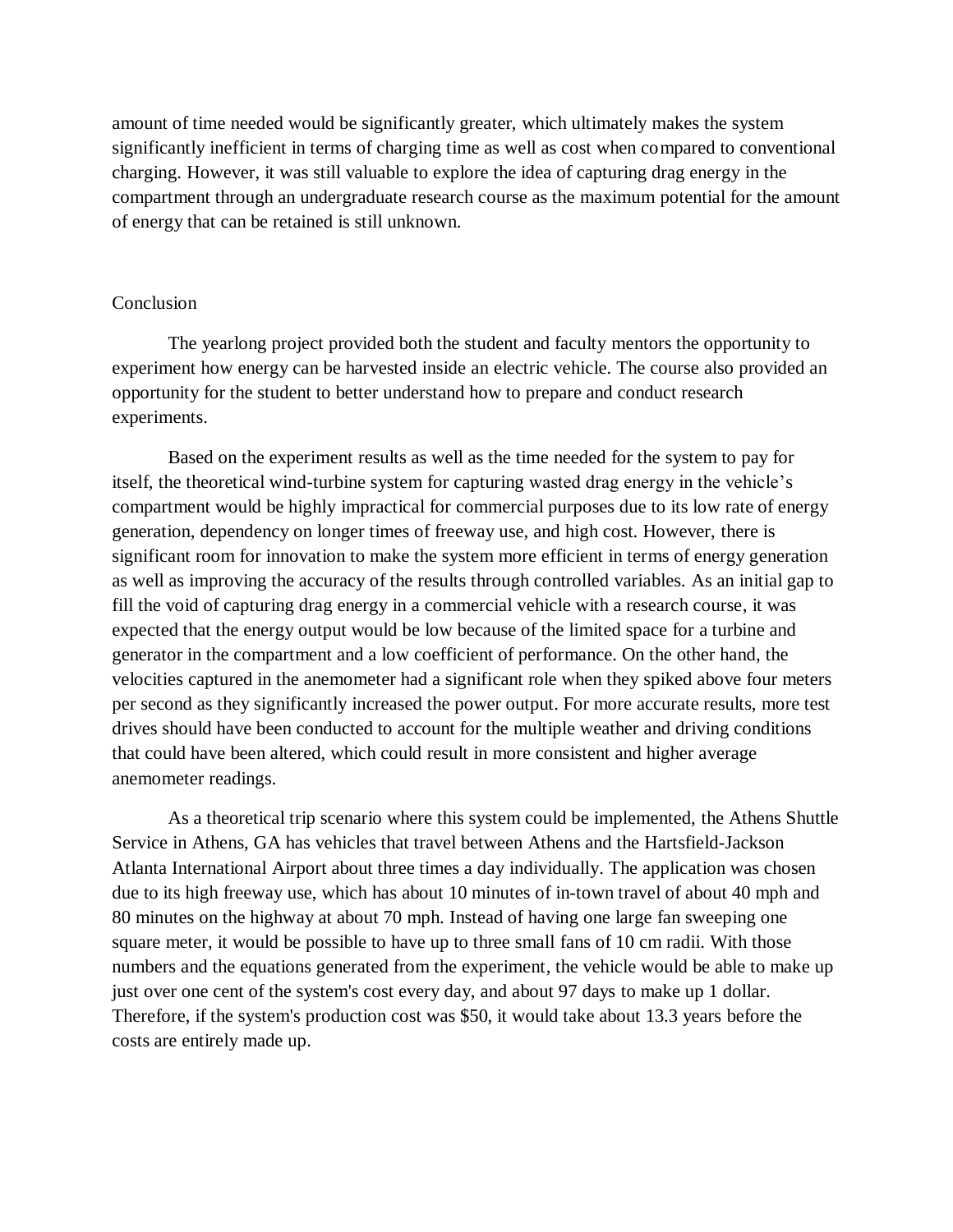### Moving Forward

For future work in an undergraduate research course, a better understanding of how much drag energy can be captured in a vehicle's compartment can be found through a lab-controlled experiment rather than a real-world experiment. For example, a wind tunnel test could be performed for controlled airflow as well as controlled environmental conditions, which would create more accurate and consistent results. Additionally, a wind tunnel test could help to identify locations within the compartment with the greatest airflow for installing a turbinegenerator system rather than visually picking a location for mounting. Lastly, other hybrid and electric vehicles could be tested on rather than the 2017 Ford C-Max Plug-In Hybrid for potential drag energy to be captured.

Even though the system would be ineffective based on the conducted experiment, there are a significant number of ways to increase the amount of energy generated by the system, which can be explored in future research courses. First, instead of mounting a pre-made anemometer and generator into a vehicle's compartment, such a system can be integrated into the compartment's design, which would also create more room for the turbine blades to sweep. Also, a similar system could be made to have the turbine be placed outside the vehicle for much greater airflow. However, one issue with doing so would be increased drag generated, as shown by harvesting wind energy on the exterior of trains [8]. On the other hand, the cost of higher aerodynamic resistance could be compared with the increased energy generated as a trade-off. Finally, the compartment may not necessarily be the best location to capture wasted drag energy. Experiments can be conducted to capture drag within air-conditioning systems, exhaust systems, etc. that may prove to be more cost-effective than capturing drag energy in the compartment. For further analysis, the theoretical turbine-generator system could also be experimented in multiple modes of transportation including jets, boats, and submarines to analyze how fluid flow could increase the amount of power that these vehicles consume.

## References

- 1. University of Georgia. 12 March, 2020, https://curo.uga.edu/.
- 2. Luthi, D. (2019). Climate Change Evidence: How Do We Know? NASA, NASA, 30 Dec. 2019, climate.nasa.gov/evidence/.
- 3. EPA, Environmental Protection Agency, 10 May 2018. Greenhouse Gas Emissions from a Typical Passenger Vehicle. www.epa.gov/greenvehicles/greenhouse-gas-emissionstypical-passenger-vehicle.